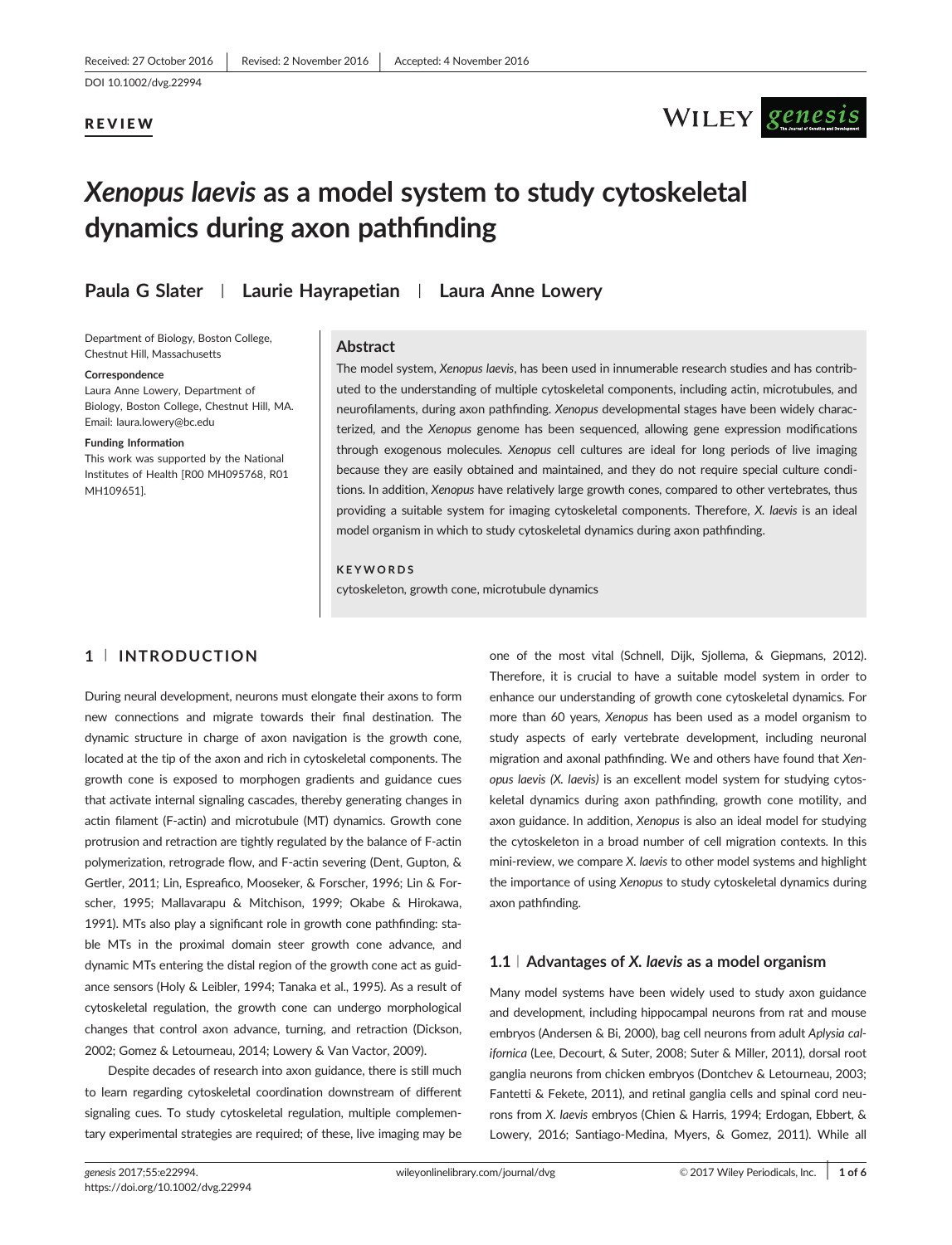

FIGURE 1 Obtaining Xenopus embryonic explants. Cartoon of the Xenopus embryonic explants dissection, culturing and imaging. CG, chorionic gonadotropin

systems have specific advantages and disadvantages, it is clear that X. laevis provides an ideal system for studying the role of the cytoskeleton, because it has neuronal growth cones that are easy to obtain, manipulate, culture, and image at a low cost (Figure 1).

## 1.1.1 <sup>|</sup> Xenopus genetics

Recent advances in Xenopus genetics and genomics have expanded the tools available for using Xenopus as a model system. To date, 20 species from the Xenopus genus have been identified. Among them, two have been widely used as model organisms: X. laevis and Xenopus tropicalis. The genomes of both have been recently sequenced and have displayed high gene collinearity with the human genome (Hellsten et al., 2010; Session et al., 2016). X. laevis, in particular, has been well-utilized to study axon guidance and development, because of their significantly larger growth cone size (Erdogan et al., 2016).

In order to support Xenopus research, two resources have been created: The NIH Xenopus Initiative and Xenbase. The NIH Xenopus Initiative includes expressed sequence tags (EST sequences and UniGene Clusters), full-length cDNA sequences, cDNA libraries, genomic libraries, mutagenesis and phenotyping projects, and X. tropicalis genome sequencing (Klein et al., 2002). Meanwhile, Xenbase recompiles literature and annotated genetic information to organize the Xenopus community knowledge base. It also provides useful sequence services, such as the genome browser and Xenopus specific blast tool (Bowes et al., 2008). In addition, central repository/stock centers for Xenopus, such as the National Xenopus Resource, also exist. The National Xenopus Resource provides a facility for breeding X. laevis and X. tropicalis, maintaining genetic stocks, supplying stocks to researchers, and developing new experimental tools and husbandry techniques (Pearl et al., 2012). These resources can be used to expand genetic knowledge and study cytoskeletal dynamics during axon pathfinding in Xenopus growth cones.

#### 1.1.2 <sup>|</sup> Culturing X. laevis

There are multiple advantages that X. laevis has over other organisms in terms of the logistics of neuronal culturing, including the shorter timing for obtaining cultures, the ability to provide large numbers of eggs, the ex utero fertilization, and the easy-to-maintain neuronal cultures.

X. laevis cultures are obtained at a faster rate than other model systems (Fantetti & Fekete, 2011; Kaech & Banker, 2006; Lee et al., 2008; Lowery, Faris, Stout, & Van Vactor, 2012). X. laevis retinal ganglion cells and neural tube explants are dissected from stage 28 and 20 embryos respectively, approximately one day after fertilization. Meanwhile, in chicken, the dorsal root ganglion neurons are obtained from 6-day old embryos (Fantetti & Fekete, 2011). Also, bag cell neurons are obtained from adult Aplysia californica (Lee et al., 2008), which has a 43-day development time (Havenhand, 1993). In addition, rat and mouse hippocampal primary neuronal cultures are prepared from 16 to 18 days old embryos (Kaech & Banker, 2006).

To obtain embryos from X. laevis, female frogs can be stimulated to lay several thousands of eggs simply by a priming injection of chorionic gonadotropin hormone (Figure 1), 12–18 hr before eggs are needed. After obtaining eggs, fertilization can occur ex utero with minced testes. X. laevis neural tube explants can then be obtained 24 hr after the fertilization process (Figure 1), sending out axons which can be examined 12–24 hr later (Lowery et al., 2012). While X. laevis can be stimulated to lay eggs multiple times in a lifespan, rodent pregnant dams must be sacrificed in order to obtain embryos. Additionally, X. laevis can lay a larger number of eggs than many other organisms, allowing more embryos per collection than any other model system mentioned herein.

X. laevis fertilization ex utero enables researchers to study and manipulate embryos in any desirable stage of development, and the quick development of X. laevis embryos allows for rapid analysis (Keller, 1991). Furthermore, X. laevis neurons can be maintained easily at room temperature without requiring  $CO<sub>2</sub>$  level regulators (Lowery et al., 2012), like Aplysia californica (Lee et al., 2008). In contrast to X. laevis, rat and mouse cultures require incubation to regulate both temperature and CO<sub>2</sub> levels (Kaech & Banker, 2006).

#### 1.1.3 <sup>|</sup> Genetic manipulation

In order to study the contribution of a specific gene to axon guidance and development, gene expression can be modified with delivery of RNA or antibody treatments to suppress gene products, or exogenous mRNAs or DNA, which allow overexpression of wildtype and mutant proteins. Cytoskeletal dynamics can then be studied by evaluating the effect of the specific manipulated gene in the corresponding process.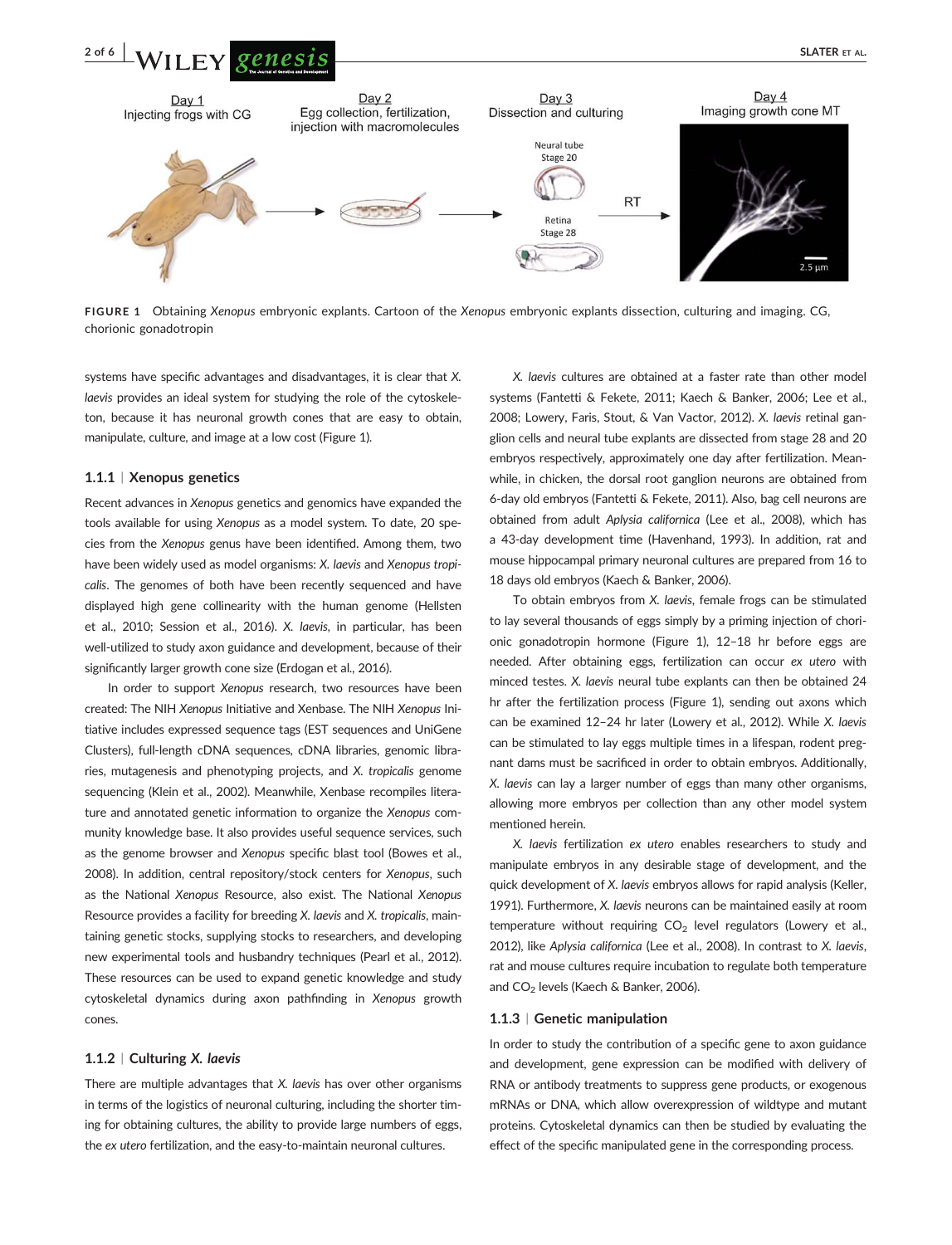Numerous techniques enable rapid X. laevis gene manipulation, providing advantages to X. laevis as a model system over other vertebrate embryos. X. laevis embryos develop ex utero, they are large enough to manipulate with minimal training, their stages of development have been characterized (Nieuwkoop & Faber, 1994), and the fate of the cells comprising the blastomeres have been extensively studied (Moody, 1987a, 1987b). The most common technique used to manipulate gene expression in X. laevis is microinjection of mRNA or DNA for over-expression (Gomez, Harrigan, Henley, & Robles, 2003; Lowery et al., 2013; Nwagbara et al., 2014), as well as antisense morpholino oligonucleotides for protein knockdown (Blum et al., 2015; Lowery et al., 2013; Nwagbara et al., 2014). However, like many knockdown strategies, morpholinos can sometimes produce off-target effects. Although the use of standard control morpholinos can ameliorate these effects (Eisen & Smith, 2008), more recent alternatives for genetic knockdown have also been developed, including Transcription activator-like effector nucleases (TALENs) (Ken-ichi et al., 2013; Nakajima & Yaoita, 2015; Sakane et al., 2014) and CRISPR-Cas9 (Guo et al., 2014). Electroporation has also been widely used to manipulate gene expression. Electroporation can be applied to multiple or single cell organisms using selective promoters, which allow for cell-specific expression. In X. laevis, targeted injections and subsequent electroporation can be used to spatially and temporally control gene expression in later embryonic stages (Bestman, Ewald, Chiu, & Cline, 2006; Eide, Eisenberg, & Sanders, 2000).

In order to manipulate gene expression in whole rats and mice, CRISPR-Cas9 in germlines (Chapman et al., 2015) and embryo electroporation in utero (Tabata & Nakajima, 2001) have been used. While both methods have produced significant results, they have slower generation times and require an experienced investigator. Electroporation and transfection of hippocampal neurons have also been used widely, but it is limited by the low efficiency of transfection (1–10%) (Kaech & Banker, 2006). Microinjection of DNA (Kaang, 1996) and mRNA (Sahly, Erez, Khoutorsky, Shapira, & Spira, 2003) in cultured neurons from Aplysia, as well as electroporation in chicken embryos (Momose et al., 1999), are other examples of limited gene transfer techniques in different organisms.

### 1.1.4 |  $X$ . laevis imaging

The growth cone is the cytoskeleton-rich dynamic structure that guides axon pathfinding and elongation. To study cytoskeletal dynamics during axon pathfinding, a major focus of research has been centered on the growth cone. Therefore, one of the most important features to consider when choosing a model system for studying cytoskeletal dynamics in axon pathfinding is the size of the growth cone. The model systems, zebrafish Danio rerio and Xenopus tropicalis, provide many of the advantages listed above (ease of external development, genetic manipulation, neuronal culturing); however, both organisms have significantly smaller growth cones than X. laevis, which preclude cytoskeletal analysis. Rat hippocampal neurons in cultures extend growth cones of 5-10 µm in diameter (Paglini, Kunda, Quiroga, Kosik, & CA¡ceres, 1998); dorsal root ganglion neurons from chicken embryos extend even smaller growth cones than rat hippocampal neurons (Tosney & Landmesser, 1985); X. laevis extend a larger growth cone,  $10-30 \mu m$  in

SLATER ET AL.  $\frac{\text{SLATER ET AL.}}{\text{SCLRESIS}}$   $\frac{\text{QCRESIS}}{\text{WILEY}}$   $\frac{1}{3}$  of 6

diameter (Lowery et al., 2012). Growth cones from the mollusk, Aplysia californica, can be prompted to expand to sizes 5–10 times larger than vertebrate neurons (Lee et al., 2008), allowing striking imaging of cytoskeletal dynamics. However, under these conditions, the net advancement of this large and over-stabilized state of Aplysia californica growth cones can be compromised (Ren & Suter, 2016), limiting the capacity to observe outgrowth, turning, or retraction events. Thus, X. laevis provides a larger and easier-to-culture growth cone than any other vertebrate model system.

When studying the dynamic structure of the cytoskeleton, it is crucial to have a model system suitable for imaging protein localization in both fixed samples and live cells at high temporal and spatial resolution. Live imaging offers several advantages over fixed imaging. Fixed samples require specific and low-background antibodies. Furthermore, some low-expressed proteins and/or fluorescent dyes are lost during the fixation process. Proteins tagged with fluorescent dyes and observed during live imaging bypass this issue (Santiago-Medina et al., 2011; Schnell et al., 2012). Most importantly, live imaging allows one to observe and understand changes in growth cone motility and associated cytoskeleton changes over time, providing more extensive information than fixed images. Since X. laevis neurons are cultured at room temperature, live imaging can be performed for long periods of time without the need of regulated temperatures and  $CO<sub>2</sub>$  imaging chambers. The same is true for Aplysia californica. But for rat, mouse, and chicken neurons, imaging chambers are indispensable.

The cross-talk between MT and F-actin that guides growth cone steering is necessary for axon pathfinding (Zhou & Cohan, 2004). For this reason, F-actin (Burkel, von Dassow, & Bement, 2007; Petchprayoon et al., 2005) and MT associated proteins (Honnappa et al., 2009; Lowery et al., 2013; Nwagbara et al., 2014; Stepanova et al., 2003) have been widely used as probes to study cytoskeletal dynamics. Because of its small diameter and high packing density, F -actin is beneath the optical resolution limit. Therefore, super resolution microscopy or electron microscopy must be used to study the precise F-actin spatial organization and interactions with MTs (Engel, 2014; Xu, Babcock, & Zhuang, 2012). This technique has been used successfully to study cytoskeletal components in X. laevis (Marx et al., 2013).

Additionally, several software packages can greatly facilitate quantitative analysis of cytoskeletal dynamics. PlusTipTracker (Applegate et al., 2011) allows tracking of MT plus-ends to analyze MT dynamics. Similarly, Quantitative Fluorescent Speckle Microscopy (QFSM) (Mendoza, Besson, & Danuser, 2012) can be used to track the movement and turnover kinetics of macromolecules within the cell. Both types of software packages have been used successfully to study MT and actin dynamics in X. laevis growth cones (Lowery et al., 2013; Stout, D'Amico, Enzenbacher, Ebbert, & Lowery, 2014).

## 1.2  $\mid$  Contribution of X. laevis to the study of cytoskeletal dynamics during axon pathfinding

Research utilizing X. laevis growth cones has already contributed significant insights to our knowledge of different cytoskeletal components in axonal outgrowth. Several studies in recent years are highlighted here.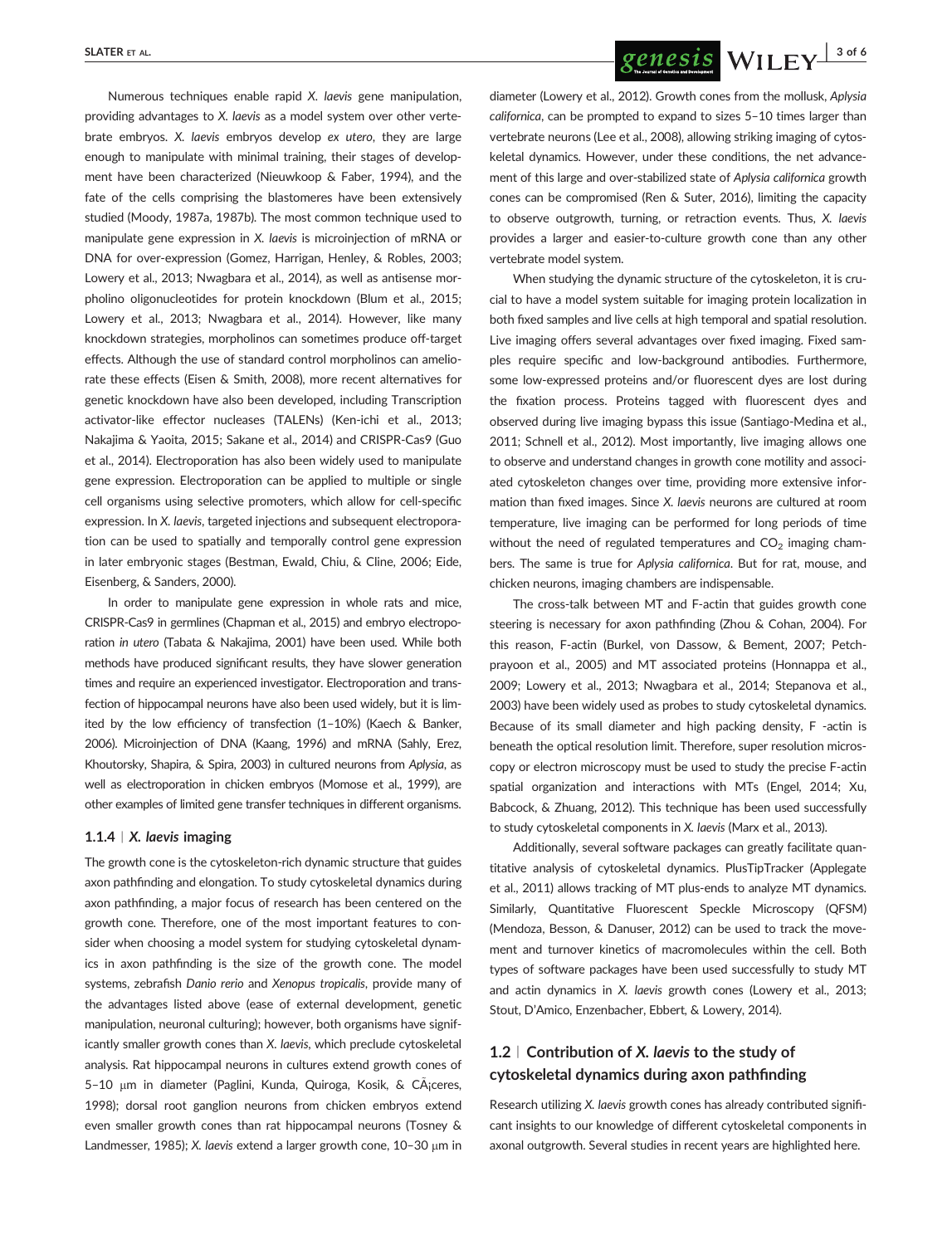

X. laevis neural tubes and retinal cultures have been used to study the role of the actin cytoskeleton during growth cone advancement. A critical aspect of axonal outgrowth is the adhesion of the growth cone to the extracellular matrix (ECM), achieved by point contacts that bind the ECM to the actin cytoskeleton though adhesion proteins. Woo and Gomez (2006) demonstrated that coordinated Rho GTPase activity is necessary for the generation of point contacts, which stimulate neurite growth and dynamics (Woo & Gomez, 2006). In addition, Cdc42 (Myers, Robles, Ducharme-Smith, & Gomez, 2012) and the Rac1/Cdc42 guanine nucleotide exchange factor Vav2 (Moon & Gomez, 2010) are needed to promote neurite formation and branching. Moreover, Nichol, Hagen, Lumbard, Dent, and Gomez (2016) showed that a negative correlation exists between retrograde F-actin flow and rapid migration of growth cones with comparatively more point contacts (Nichol et al., 2016). While point contacts bind growth cones to ECMs, infiltrating cells need a more stable source for ECM contact, such as the invadosome. Santiago-Medina et al. (2011) showed that growth cones extend Factin-rich invadosomes, containing metalloproteinases to promote ECM remodeling and proper axon extension (Santiago-Medina et al., 2011).

MTs are tightly regulated by different MT associated proteins. The proteins that regulate MT plus-end dynamics are called plus-end– tracking proteins  $(+TIPS)$ . These proteins inform and direct growth cone behavior (Bearce Erdogan, & Lowery., 2015; Cammarata, Bearce,  $&$  Lowery, 2016). Xenopus has been used as a model to study +TIPs and their effects on MT dynamics in the growth cone. Using highresolution live-imaging in cultured Xenopus growth cones, it was discovered that TACC1 (Lucaj et al., 2015), TACC2 (Rutherford et al., 2016), and TACC3 (Nwagbara et al., 2014) can all act as  $+TIPs$  and positively regulate MT growth velocities. Lowery et al. (2013) determined that XMAP215 is necessary for persistent axonal outgrowth, and that it may affect MT plus-end velocities in growth cones by regulating MT and F-actin coupling (Lowery et al., 2013). In addition, Marx et al. (2013) used Xenopus neurons cultured from embryonic neural tube explants to demonstrate that the  $+TIP$  protein XCLASP1 positively modulates MT advances and promotes axon extension (Marx et al., 2013).

The cytoskeletal component that has been studied less than actin or MTs is the neurofilament, which is important for later stages of axonal development. Experiments involving neuronal cultures of X. laevis embryonic neural tube explants have been used to study the effect of perturbing neurofilaments on axonal outgrowth. Undamatla and Szaro (2001) showed that neurofilaments of different subunit compositions have differential expression timing and localization within neurites (Undamatla & Szaro, 2001). Additionally, developing axons lacking neurofilaments are shorter than the control ones (Lin & Szaro, 1995). These axons lacking neurofilaments grow more slowly because they spend smaller fractions of their growth cycles extending than normal axons from the same Xenopus embryos (Walker et al., 2001). Studies have also shown that neurofilaments are present in long stabilized branching, but not in shorter ones, suggesting that neurofilaments participate in axonal branching stabilization during neuronal development (Smith, Gervasi, & Szaro, 2006).

## 2 <sup>|</sup> CONCLUSION

Each of the model systems used to study axon guidance and development have their own unique advantages. With these organisms, many contributions have been made to advance cytoskeletal studies. However, it appears that no other model organism has growth cones as large, easy, and inexpensive to culture, manipulate, or image as X. laevis. Cumulatively, these factors provide substantial support to consider X. laevis as one of the best vertebrate model systems available for studying the cytoskeleton in axon guidance and development.

#### ACKNOWLEDGMENTS

We thank members of the Lowery Lab for helpful comments. Funding: This work was supported by the National Institutes of Health [R00 MH095768, R01 MH109651].

#### **REFERENCES**

- Andersen, S. S., & Bi, G. Q. (2000). Axon formation: a molecular model for the generation of neuronal polarity. Bioessays, 22, 172–179.
- Applegate, K. T., Besson, S., Matov, A., Bagonis, M. H., Jaqaman, K., & Danuser, G. (2011). plusTipTracker: Quantitative image analysis software for the measurement of microtubule dynamics. Journal of Structural Biology, 176, 168–184.
- Bearce, E. A., Erdogan, B., & Lowery, L. A. (2015). TIPsy tour guides: how microtubule plus-end tracking proteins (+TIPs) facilitate axon guidance. Frontiers in Cellular Neuroscience, 9, 241.
- Bestman, J. E., Ewald, R. C., Chiu, S.-L., & Cline, H. T. (2006). In vivo single-cell electroporation for transfer of DNA and macromolecules. Nature Protocols, 1, 1267–1272.
- Blum, M., De Robertis, E. M., Wallingford, J. B., & Niehrs, C. (2015). Morpholinos: antisense and sensibility. Developmental Cell, 35, 145–149.
- Bowes, J. B., Snyder, K. A., Segerdell, E., Gibb, R., Jarabek, C., Noumen, E., ... Vize, P. D. (2008). Xenbase: a Xenopus biology and genomics resource. Nucleic Acids Research, 36, D761–D767.
- Burkel, B. M., von Dassow, G., & Bement, W. M. (2007). Versatile fluorescent probes for actin filaments based on the actin-binding domain of utrophin. Cell Motility and the Cytoskeleton, 64, 822–832.
- Cammarata, G. M., Bearce, E. A., & Lowery, L. A. (2016). Cytoskeletal social networking in the growth cone: How  $+TIPs$  mediate microtubule-actin cross-linking to drive axon outgrowth and guidance. Cytoskeleton (Hoboken), 73, 461–476.
- Chapman, K. M., Medrano, G. A., Jaichander, P., Chaudhary, J., Waits, A. E., Nobrega, M. A., ... Hamra, F. K. (2015). Targeted Germline Modifications in Rats Using CRISPR/Cas9 and Spermatogonial Stem Cells. Cell Reports, 10, 1828–1835.
- Chien, C. B., & Harris, W. A. (1994). Axonal guidance from retina to tectum in embryonic Xenopus. Current Topics in Developmental Biology, 29, 135–169.
- Dent, E. W., Gupton, S. L., & Gertler, F. B. (2011). The growth cone cytoskeleton in axon outgrowth and guidance. Cold Spring Harbor Perspectives in Biology, 3,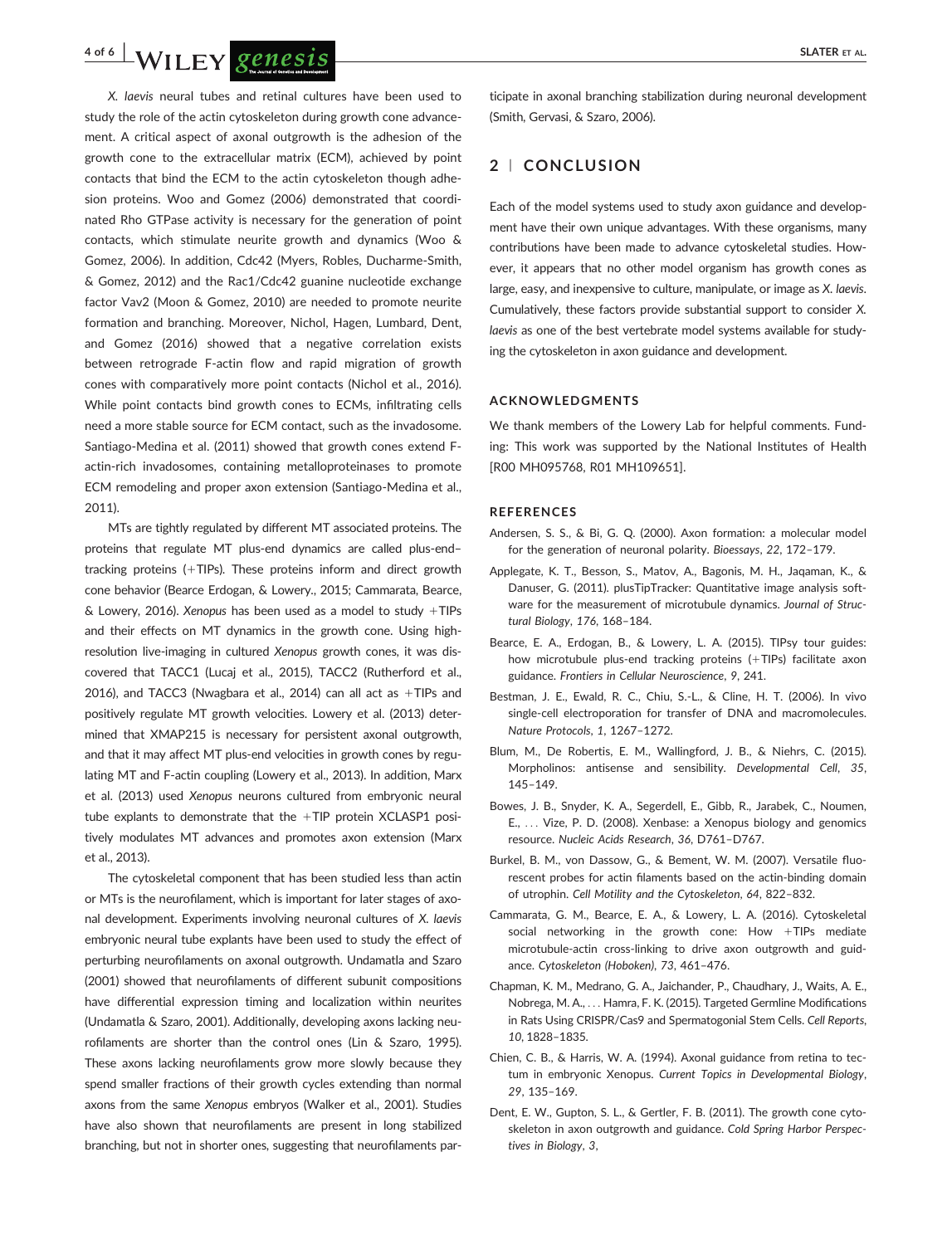- Dickson, B. J. (2002). Molecular mechanisms of axon guidance. Science, 298, 1959–1964.
- Dontchev, V. D., & Letourneau, P. C. (2003). Growth cones integrate signaling from multiple guidance cues. Journal of Histochemistry and Cytochemistry, 51, 435–444.
- Eide, F. F., Eisenberg, S. R., & Sanders, T. A. (2000). Electroporationâ€mediated gene transfer in freeâ€swimming embryonic Xenopus laevis. FEBS Letters, 486, 29–32.
- Eisen, J. S., & Smith, J. C. (2008). Controlling morpholino experiments: don't stop making antisense. Development, 135, 1735–1743.
- Engel, U. (2014). Structured illumination superresolution imaging of the cytoskeleton. Methods in Cell Biology, 123, 315–333.
- Erdogan, B., Ebbert, P. T., & Lowery, L. A. (2016). Using Xenopus laevis retinal and spinal neurons to study mechanisms of axon guidance in vivo and in vitro. Seminars in Cell and Developmental Biology, 51, 64–72.
- Fantetti, K. N., & Fekete, D. M. (2011). Dissection and culture of chick statoacoustic ganglion and spinal cord explants in collagen gels for neurite outgrowth assays. JoVE (Journal of Visualized Experiments), 58, e3600–e3600.
- Gomez, T. M., Harrigan, D., Henley, J., & Robles, E. (2003). Working with Xenopus spinal neurons in live cell culture. Methods in Cell Biology, 71, 129–156.
- Gomez, T. M., & Letourneau, P. C. (2014). Actin dynamics in growth cone motility and navigation. Journal of Neurochemistry, 129, 221– 234.
- Guo, X., Zhang, T., Hu, Z., Zhang, Y., Shi, Z., Wang, Q., ... Chen, Y. (2014). Efficient RNA/Cas9-mediated genome editing in Xenopus tropicalis. Development, 141, 707–714.
- Havenhand, J. N. (1993). Egg to juvenile period, generation time, and the evolution of larval type in marine invertebrates. Marine Ecology Progress Series, 97, 247–260.
- Hellsten, U., Harland, R. M., Gilchrist, M. J., Hendrix, D., Jurka, J., Kapitonov, V., ... Rokhsar, D. S. (2010). The genome of the Western clawed frog Xenopus tropicalis. Science, 328, 633–636.
- Holy, T. E., & Leibler, S. (1994). Dynamic instability of microtubules as an efficient way to search in space. Proceedings of the National Academy of Sciences of the United States of America, 91, 5682–5685.
- Honnappa, S., Gouveia, S. M., Weisbrich, A., Damberger, F. F., Bhavesh, N. S., Jawhari, H., ... Steinmetz, M. O. (2009). An EB1-binding motif acts as a microtubule tip localization signal. Cell, 138, 366–376.
- Kaang, B. K. (1996). Parameters influencing ectopic gene expression in Aplysia neurons. Neuroscience Letters, 221, 29–32.
- Kaech, S., & Banker, G. (2006). Culturing hippocampal neurons. Nature Protocols, 1, 2406–2415.
- Keller, R. (1991). Early embryonic development of Xenopus laevis. Methods in Cell Biology, 36, 62–109.
- Ken-Ichi, T. S., Isoyama, Y., Kashiwagi, K., Sakuma, T., Ochiai, H., Sakamoto, N., Furuno, N., Kashiwagi, A., & Yamamoto, T. (2013). High efficiency TALENs enable F0 functional analysis by targeted gene disruption in Xenopus laevis embryos. Biology Open, BIO20133855.
- Klein, S. L., Strausberg, R. L., Wagner, L., Pontius, J., Clifton, S. W., & Richardson, P. (2002). Genetic and genomic tools for Xenopus research: The NIH Xenopus initiative. Developmental Dynamics, 225, 384–391.
- Lee, A. C., Decourt, B., & Suter, D. (2008). Aplysia for high-resolution imaging of growth cones. Journal of Visualized Experiments, 20.
- Lin, C. H., Espreafico, E. M., Mooseker, M. S., & Forscher, P. (1996). Myosin drives retrograde F-actin flow in neuronal growth cones. Neuron, 16, 769–782.
- Lin, C. H., & Forscher, P. (1995). Growth cone advance is inversely proportional to retrograde F-actin flow. Neuron, 14, 763–771.
- Lin, W., & Szaro, B. G. (1995). Neurofilaments help maintain normal morphologies and support elongation of neurites in Xenopus laevis cultured embryonic spinal cord neurons. The Journal of Neuroscience, 15, 8331–8344.
- Lowery, L. A., Faris, A. E., Stout, A., & Van Vactor, D. (2012). Neural Explant Cultures from Xenopus laevis. Journal of Visualized Experiments, e4232.
- Lowery, L. A., Stout, A., Faris, A. E., Ding, L., Baird, M. A., Davidson, M. W., ... Van Vactor, D. (2013). Growth cone-specific functions of XMAP215 in restricting microtubule dynamics and promoting axonal outgrowth. Neural Development, 8, 22.
- Lowery, L. A., & Van Vactor, D. (2009). The trip of the tip: understanding the growth cone machinery. Nature Reviews Molecular Cell Biology, 10, 332–343.
- Lucaj, C. M., Evans, M. F., Nwagbara, B. U., Ebbert, P. T., Baker, C. C., Volk, J. G., ... Lowery, L. A. (2015). Xenopus TACC1 is a microtubule plus-end tracking protein that can regulate microtubule dynamics during embryonic development. Cytoskeleton (Hoboken), 72, 225–234.
- Mallavarapu, A., & Mitchison, T. (1999). Regulated actin cytoskeleton assembly at filopodium tips controls their extension and retraction. Journal of Cell Biology, 146, 1097–1106.
- Marx, A., Godinez, W. J., Tsimashchuk, V., Bankhead, P., Rohr, K., & Engel, U. (2013). Xenopus cytoplasmic linker-associated protein 1 (XCLASP1) promotes axon elongation and advance of pioneer microtubules. Molecular Biology of the Cell, 24, 1544–1558.
- Mendoza, M. C., Besson, S., & Danuser, G. (2012). Quantitative fluorescent speckle microscopy (QFSM) to measure actin dynamics. Current Protoccols in Cytometry, Chapter 2:Unit2 18.
- Momose, T., Tonegawa, A., Takeuchi, J., Ogawa, H., Umesono, K., & Yasuda, K. (1999). Efficient targeting of gene expression in chick embryos by microelectroporation. Development, Growth and Differentiation, 41, 335–344.
- Moody, S. A. (1987a). Fates of the blastomeres of the 16-cell stage Xenopus embryo. Developmental Biology, 119, 560–578.
- Moody, S. A. (1987b). Fates of the blastomeres of the 32-cell-stage Xenopus embryo. Developmental Biology, 122, 300–319.
- Moon, M. S., & Gomez, T. M. (2010). Balanced Vav2 GEF activity regulates neurite outgrowth and branching in vitro and in vivo. Molecular and Cellular Neuroscience, 44, 118–128.
- Myers, J. P., Robles, E., Ducharme-Smith, A., & Gomez, T. M. (2012). Focal adhesion kinase modulates Cdc42 activity downstream of positive and negative axon guidance cues. Journal of Cell Science, 125, 2918–2929.
- Nakajima, K., & Yaoita, Y. (2015). Highly efficient gene knockout by injection of TALEN mRNAs into oocytes and host transfer in Xenopus laevis. Biology Open, BIO201410009.
- Nichol, RHt., Hagen, K. M., Lumbard, D. C., Dent, E. W., & Gomez, T. M. (2016). Guidance of Axons by Local Coupling of Retrograde Flow to Point Contact Adhesions. Journal of Neuroscience, 36, 2267–2282.
- Nieuwkoop, P., & Faber, J. (1994). Normal table of Xenopus laevis (Daudin). New York: Garland. ISBN 0-8153-1896-0.
- Nwagbara, B. U., Faris, A. E., Bearce, E. A., Erdogan, B., Ebbert, P. T., Evans, M. F., ... Lowery, L. A. (2014). TACC3 is a microtubule plus end-tracking protein that promotes axon elongation and also regulates microtubule plus end dynamics in multiple embryonic cell types. Molecular Biology of the Cell, 25, 3350–3362.